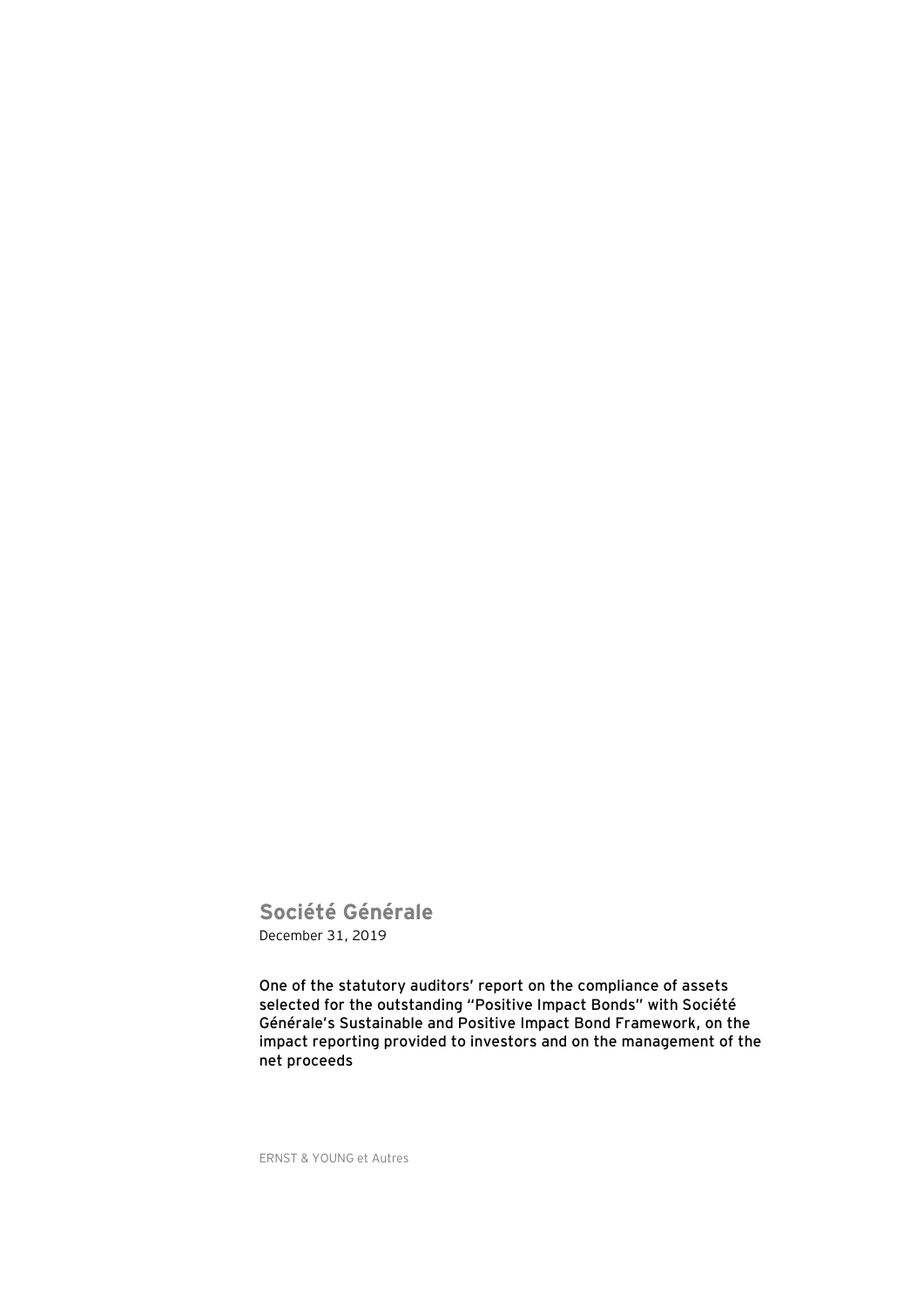

Ernst & Young et Autres Tour First TSA 14444 92037 Paris-La Défense cedex Tél. : +33 (0) 1 46 93 60 00 www.ey.com/fr

**Société Générale** December 31, 2019

**One of the statutory auditors' report on the compliance of assets selected for the outstanding "Positive Impact Bonds" with Société Générale's Sustainable and Positive Impact Bond Framework, on the impact reporting provided to investors and on the management of the net proceeds**

To the Chief Executive Officer,

In our capacity as statutory auditor of Société Générale, we hereby present our report on (i) the compliance of the selected assets, reported by Société Générale in the Annual Use of Proceeds Reporting as of December 31, 2019 (available on Société Générale's website and covering the outstanding "Positive Impact Bonds" issued in 2015, 2016, 2018 and 2019), with Société Générale's Sustainable and Positive Impact Bond Framework, (ii) the impact reporting of these proceeds, and (iii) the management of the net proceeds.

# **1. Reasonable assurance report on the compliance of the assets selected for the outstanding "Positive Impact Bonds" with Société Générale's Sustainable and Positive Impact Bond Framework and on the impact reporting provided to investors**

## **Responsibility of the Company**

It is the responsibility of Société Générale to establish the selection and monitoring criteria (hereafter the "Sustainable and Positive Impact Bond Framework") and ensure their implementation.

## **Independence and quality control**

Our independence is defined by regulatory requirements and the Code of Ethics of our profession. In addition, we have implemented a quality control system, including documented policies and procedures, to ensure compliance with ethical standards, professional standards and applicable laws and regulations.

## **Responsibility of the statutory auditor**

It is our role, based on our work, to express a reasonable assurance conclusion as to whether the selected assets and the impact indicators comply, in all material aspects, with Société Générale's Sustainable and Positive Impact Bond Framework (as of June 2019).

We conducted the work described below in accordance with International Standard ISAE 3000 (International Standard on Assurance Engagements) and professional standards applicable in France. To assist us perform our work, we called on our experts in sustainable development, under the responsibility of Mrs Caroline Delérable, partner.

Société de Commissaires aux Comptes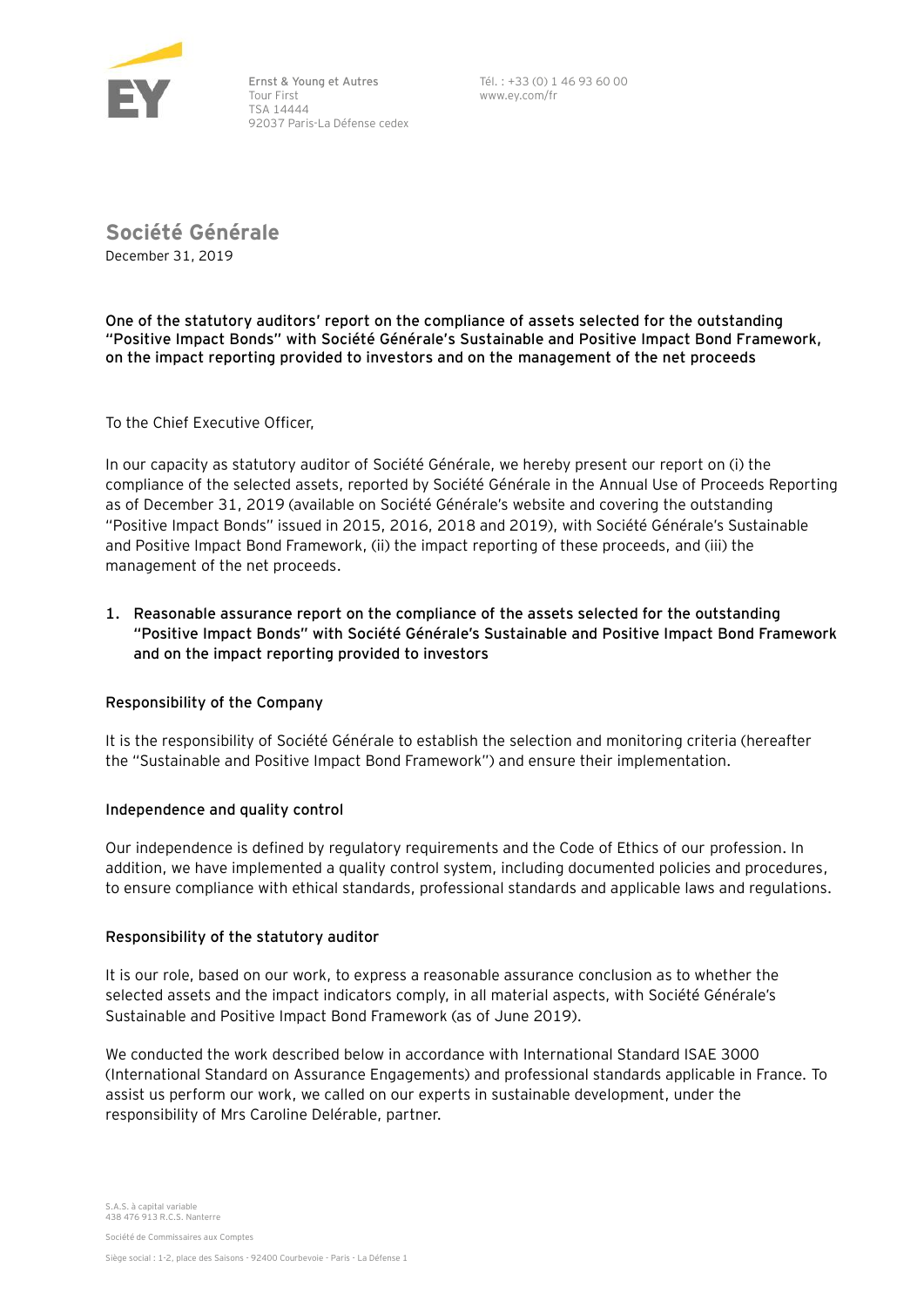### **Nature and scope of work**

In order to be able to express our conclusion, we undertook the following work in July and August 2020 for each of the four outstanding Positive Impact Bonds:

- We assessed the suitability of Société Générale's Sustainable and Positive Impact Bond Framework regarding its relevance, completeness, clarity, neutrality and reliability, taking into consideration the "Green Bonds Principles" dated June 2018<sup>1</sup> and the "Principles for Positive Impact Finance" dated January 2017<sup>2</sup>.
- We compared the list of assets included in Société Générale's Positive Impact Bonds as of December 31, 2019 with the list of assets in the latest reporting.
- We verified, based on the available evidence, that the selected assets are still complying (or, for new selected assets, comply) with Société Générale's Sustainable and Positive Impact Bond Framework.
- We verified the impact indicators of the selected assets:
	- o The total installed capacity;
	- $\circ$  The climate benefits in terms of CO<sub>2</sub> avoided, using the methodology developed by the European Investment Bank<sup>3</sup> and prorated  $CO<sub>2</sub>$  avoided<sup>4</sup>, using the methodology developed by Société Générale.

### **Conclusion**

In our opinion, the assets selected for the outstanding "Positive Impact Bonds" comply, in all material aspects, with Société Générale's Sustainable and Positive Impact Bond Framework, and the impact indicators reported in the Annual Use of Proceeds Reporting as of December 31, 2019 are fairly calculated.

## **2. Attestation on the management of the net proceeds**

It is also our responsibility to express our conclusion on the consistency of the carrying amount of the selected assets (expressed as the balance of the loans granted by Société Générale as per the accounting records for the financial year ended December 31, 2019) with the net proceeds of the bonds.

In the context of our role as *Commissaire aux comptes* (statutory auditor), we, with Deloitte & Associés, have audited the financial statements of Société Générale for the year ended December 31, 2019. Our work was planned and performed for the purpose of forming an opinion/conclusion on the financial statements taken as a whole and not on any individual component of the accounts, such as the carrying amount of the selected assets and the management of the net proceeds.

<sup>&</sup>lt;sup>1</sup> The Green Bonds Principles and Governance Framework are available on the website of the ICMA (International Capital Market Association): [www.icmagroup.org](http://www.icmagroup.org/)

<sup>&</sup>lt;sup>2</sup> The Principles for Positive Impact Finance are available on the website of the UNEP Finance Initiative: [www.unepfi.org](http://www.unepfi.org/)

<sup>&</sup>lt;sup>3</sup> The European Investment Bank developed methodologies for the assessment of project GHG emissions and emissions variations. The version dated December 2018 (11) which has been used is available at: [www.eib.org](http://www.eib.org/attachments/strategies/eib_project_carbon_footprint_methodologies_en.pdf)

<sup>4</sup> CO<sup>2</sup> avoided/k€ invested